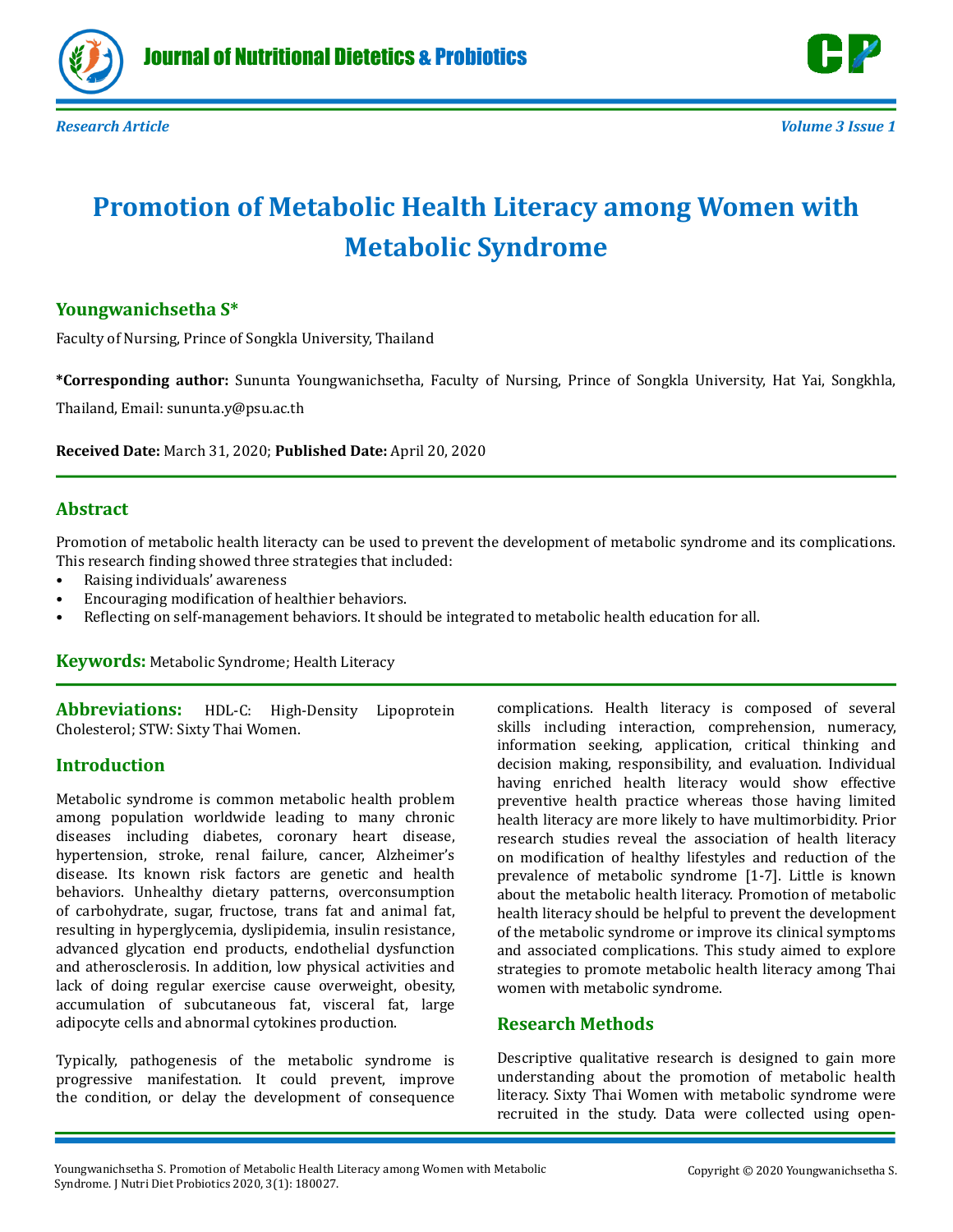ended questions and semi-structure interviews related to perception of metabolic syndrome, lifestyles, dietary patterns, physical activities, exercise, and self-management. Data were analyzed using content analysis.

#### **Results**

The participants had at least one manifestation of the metabolic syndrome that included excess waist circumference, elevated blood glucose level, triglyceride, blood pressure and lower high-density lipoprotein cholesterol (HDL-C). Their mean waist circumference was 68.69 cm. Mean fasting plasma glucose was 113.37 mg/dL. Mean triglyceride was 181.78 mg/dL. Mean systolic blood pressure was 143 mm Hg. Mean diastolic blood pressure was 98 mm Hg. Mean HDL-C was 45 mg/dL. Their mean age was 32.5 years. Mean body mass index was 27.58 kg/m<sup>2</sup> . They perceived that metabolic syndrome was the disease of women with obesity and it is difficult to prevent and managed. The results showed suggested strategies to promote metabolic health literacy were raising awareness, encouraging modification of healthier behaviors, and reflecting on her health.

1. Raising individuals' awareness. It was composed of two strategies:<br>• Promo

- Promoting of clearly understanding of its risk factors and
- Realizing of health problems.

2. Encouraging modification of healthier behaviors. It was composed of two strategies:<br>• Sharing decision-making

- Sharing decision-making and
- Integrating exercise into daily life.

3. Reflecting on self-management behaviors. It was composed of two strategies:

- Normalizing desired health and<br>• Overcoming the disease
- Overcoming the disease.

#### **Discussion**

Thai women with metabolic syndrome perceived that metabolic syndrome was the disease of women with obesity because most of them were overweight or obese. Obesity is the main risk factor for the development of metabolic syndrome because it causes insulin resistance and releasing of interleukin, tumor necrotic factors and other cytokines leading to endothelial dysfunction, atherosclerosis and proinflammatory state. Prevention of metabolic syndrome is difficult because they need to modify their dietary patterns and lifestyles. Individual who has high health literacy is more likely to adopt healthier behaviors as recommended [8-10]. Women with inadequate health literacy should be advised to participate in metabolic health promotion program and engage in self-management strategies to improve the manifestations of the metabolic syndrome and its complication. Firstly, their awareness to prevent the

development of metabolic syndrome should be raised by providing sufficient knowledge to build clearly understanding of its risk factors. For women who experienced some metabolic health problems that included elevated fasting blood glucose, dyslipidemia and hypertensive disorders, they are realized the impacts of the metabolic syndrome and fear of chronic diseases and death. Therefore, they initiate to seek medical treatment and try to modify health behaviors.

Second, effective strategies to encourage modification of healthier behaviors should be implemented. Sharing decision-making to change dietary patterns should be discussed and suggested to promote self-management behaviors [11,12]. In addition, doing favorite exercise would be integrated into daily life in order to promote muscular glucose uptake and improve insulin sensitivity. Third, reflecting on self-management behaviors could promote metabolic health literacy because they hope to improve the problems and have normal health. In conclusion, healthy goal setting to overcome the metabolic syndrome should be planned and followed up. Laboratory results of blood testing including fasting blood glucose, triglyceride, and HDL-C were the important triggers to initiate modification of healthier behaviors and reflect their achievement in self-management of the metabolic syndrome.

## **Conclusion**

Metabolic syndrome and its complications could be prevented by promotion of metabolic health literacy employing three suggested strategies: raising individuals' awareness, encouraging modification of healthier behaviors, and reflecting on self-management behaviors.

#### **References**

- 1. [Carrie D \(2020\) Body mass index vs waist circumference.](https://www.todaysdietitian.com/newarchives/0120p36.shtml) [Today's Dietitian 22: 36-39.](https://www.todaysdietitian.com/newarchives/0120p36.shtml)
- 2. [Ruiz LD, Zuelch ML, Dimitratoss SM, Scherr RE \(2020\)](https://www.ncbi.nlm.nih.gov/pubmed/31877943) [Adolescent obesity, diet quality, psychosocial health, and](https://www.ncbi.nlm.nih.gov/pubmed/31877943)  [cardiometabolic risk factors. Nutrients 12\(1\): pii E43.](https://www.ncbi.nlm.nih.gov/pubmed/31877943)
- 3. [Toro-Martin J, Arsenault BJ, Despres JP, Vohl MC \(2017\)](https://www.ncbi.nlm.nih.gov/pubmed/28829397) [Precision Nutrition: A review of personalized nutritional](https://www.ncbi.nlm.nih.gov/pubmed/28829397)  [approaches for the presentation and management of](https://www.ncbi.nlm.nih.gov/pubmed/28829397) [metabolic syndrome. Nutrient 9\(8\): pii E913.](https://www.ncbi.nlm.nih.gov/pubmed/28829397)
- 4. [Kloting N, Bluher M \(2014\) Adipocyte dysfunction,](https://www.ncbi.nlm.nih.gov/pubmed/25344447) [inflammation and metabolic syndrome. Rev Endocr](https://www.ncbi.nlm.nih.gov/pubmed/25344447) [Metab Disor 15\(4\): 277-287.](https://www.ncbi.nlm.nih.gov/pubmed/25344447)
- 5. [Intarakamhang U, Kwanchuen Y \(2016\) The development](file:///C:\Users\Medwin%20003\Downloads\%5b1875855X%20-%20Asian%20Biomedicine%5d%20The%20development%20and%20application%20of%20the%20ABCDE-health%20literacy%20scale%20for%20Thais.pdf)  [and application of the ABCDE-health literacy scale for](file:///C:\Users\Medwin%20003\Downloads\%5b1875855X%20-%20Asian%20Biomedicine%5d%20The%20development%20and%20application%20of%20the%20ABCDE-health%20literacy%20scale%20for%20Thais.pdf) [Thais. Asian Biomed 10\(6\):](file:///C:\Users\Medwin%20003\Downloads\%5b1875855X%20-%20Asian%20Biomedicine%5d%20The%20development%20and%20application%20of%20the%20ABCDE-health%20literacy%20scale%20for%20Thais.pdf) 587-594*.*